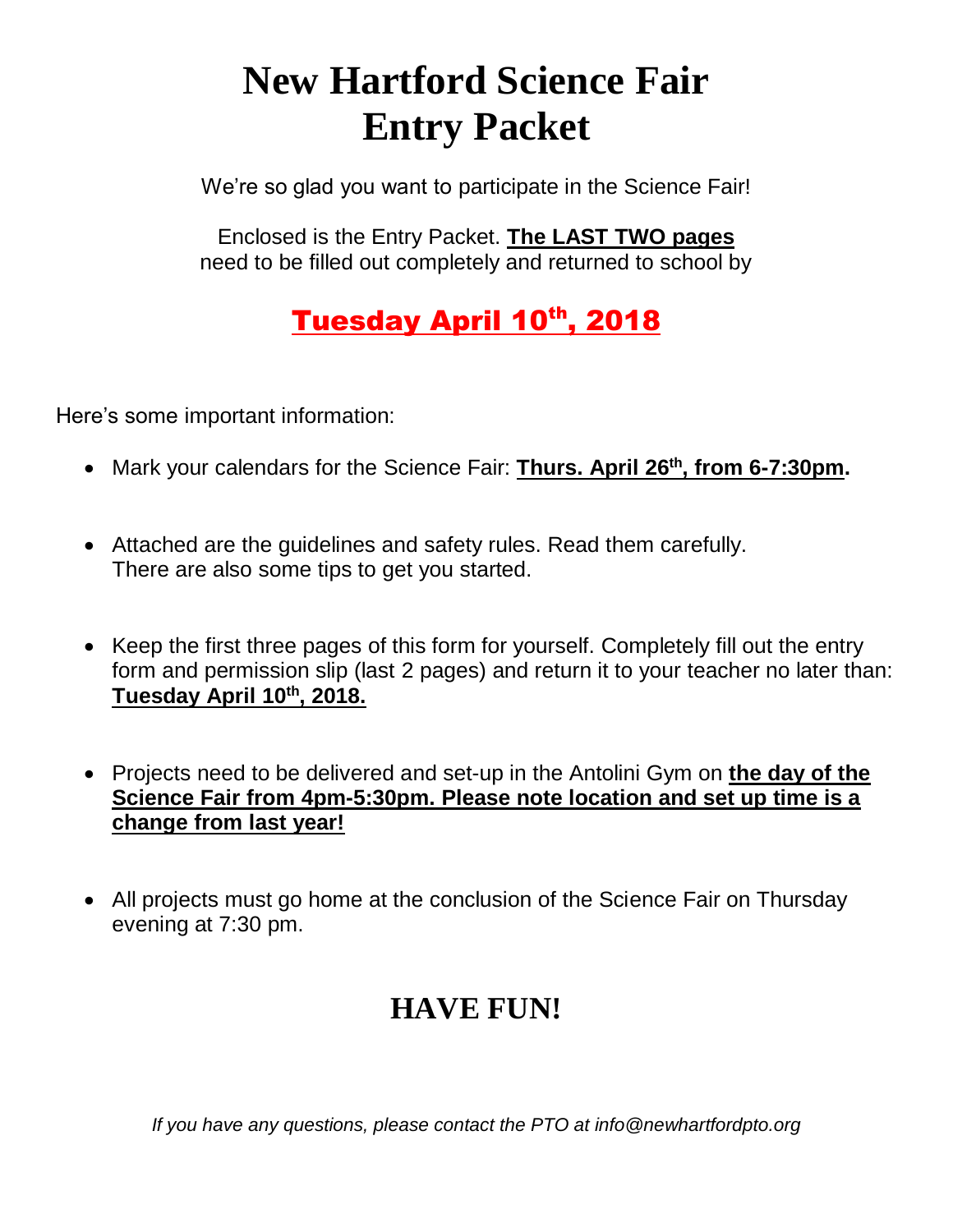Science Fair projects should be fun! You can choose a topic that you want to learn more about, something you are already an expert on, or anything that interests you! Sometimes, just taking the time to examine things that you use every day will inspire a great Science Fair project. If you are still stuck and looking for ideas here are a few to get you started:

| The Oceans       | The Human Body  |
|------------------|-----------------|
| The Earth        | The Atmosphere  |
| <b>Volcanoes</b> | <b>Machines</b> |
| <b>Plants</b>    | Food            |
| <b>Fossils</b>   | Recycling       |
| Mining           | Animals         |
| Caves            |                 |

Here are some really cool, kid-friendly science websites to help you design and research your topic:

#### **Science Fair Project Ideas**

*[www.sciencebuddies.org](http://www.sciencebuddies.org/)*

*[www.all-science-fair-projects.com](http://www.all-science-fair-projects.com/)*

*<http://school.discoveryeducation.com/sciencefaircentral/>*

*https://www.education.com/science-fair/elementary-school/*

#### **Research**

Explore the Splendors of the Sea and the Wonders of the Universe *[www.seasky.org](http://www.seasky.org/)*

Extreme Science *[www.extremescience.com](http://www.extremescience.com/)*

Geology for Kids *[www.kidsgeo.com/](http://www.kidsgeo.com/)*

Fact Monster *[www.factmonster.com](http://www.factmonster.com/)*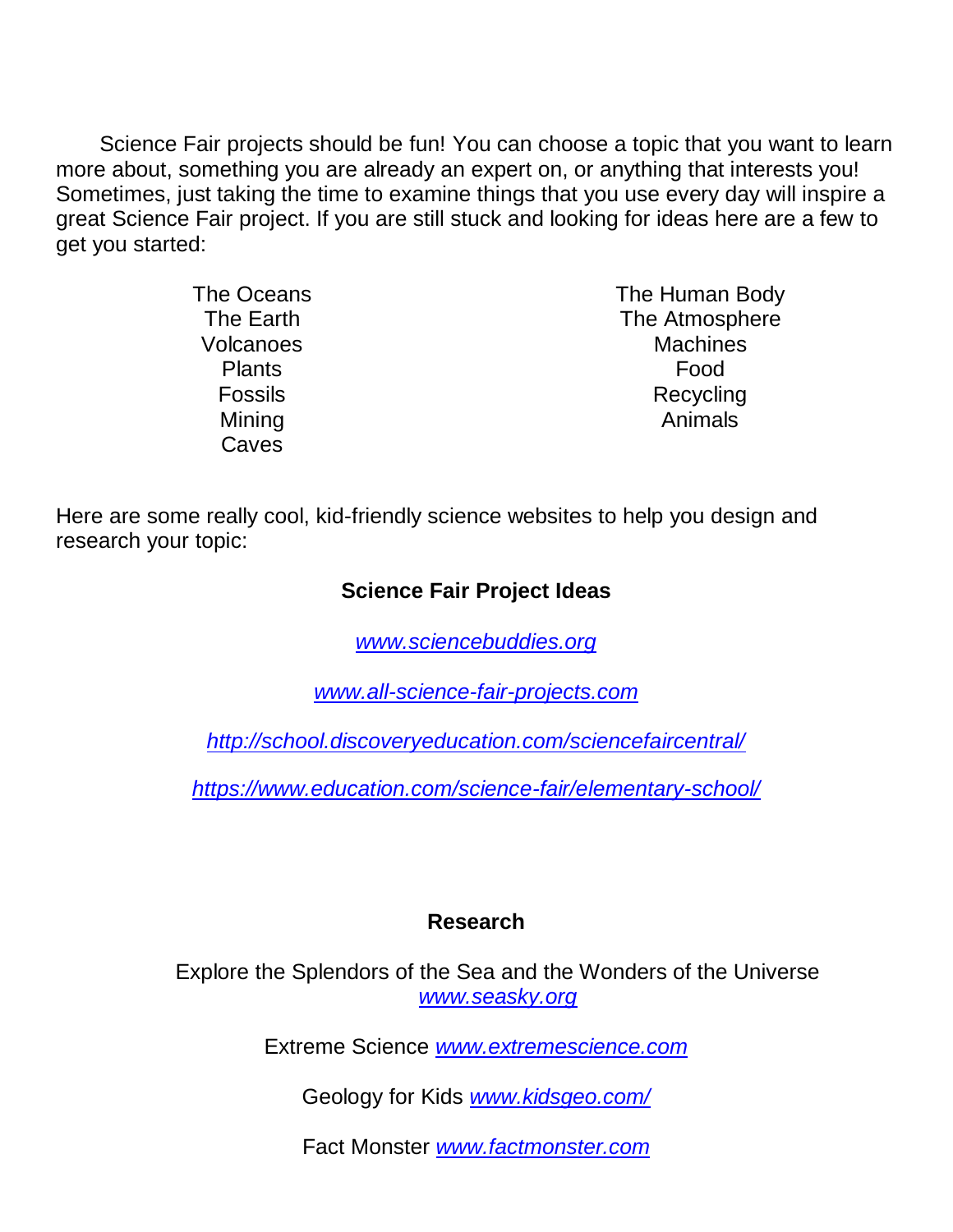## HELPFUL HINTS

#### *Your project can be about anything related to science!*

Scientists start with questions. So think about the world and what you wonder about it. Your project will be a chance to answer your question.

- You could build a **MODEL**, such as the solar system, a bridge, or a heart.
	- $\checkmark$  Decide whether it should be full scale or miniature.
	- $\checkmark$  Label its parts.
	- $\checkmark$  See if you can make it work like a real one.
	- $\checkmark$  Make a posterboard about your model, how you made it, and how it works.

#### ● You could do an **EXPERIMENT**.

- $\checkmark$  Start with a problem.
- $\checkmark$  Write your hypothesis (what you think will happen).
- $\checkmark$  List your materials and your procedure.
- $\checkmark$  Do the experiment.
- $\checkmark$  Record and analyze your data.
- $\checkmark$  Draw conclusions. Ask yourself: What did I find out and how does it compare with what I thought would happen?
- $\checkmark$  Make a posterboard showing how you did your experiment and your results.
- ⚫ You could do a REPORT.
	- $\checkmark$  Think about something you want to know more about.
	- $\checkmark$  Research to learn more about it.
	- $\checkmark$  Share what you discovered by displaying information and pictures on a posterboard.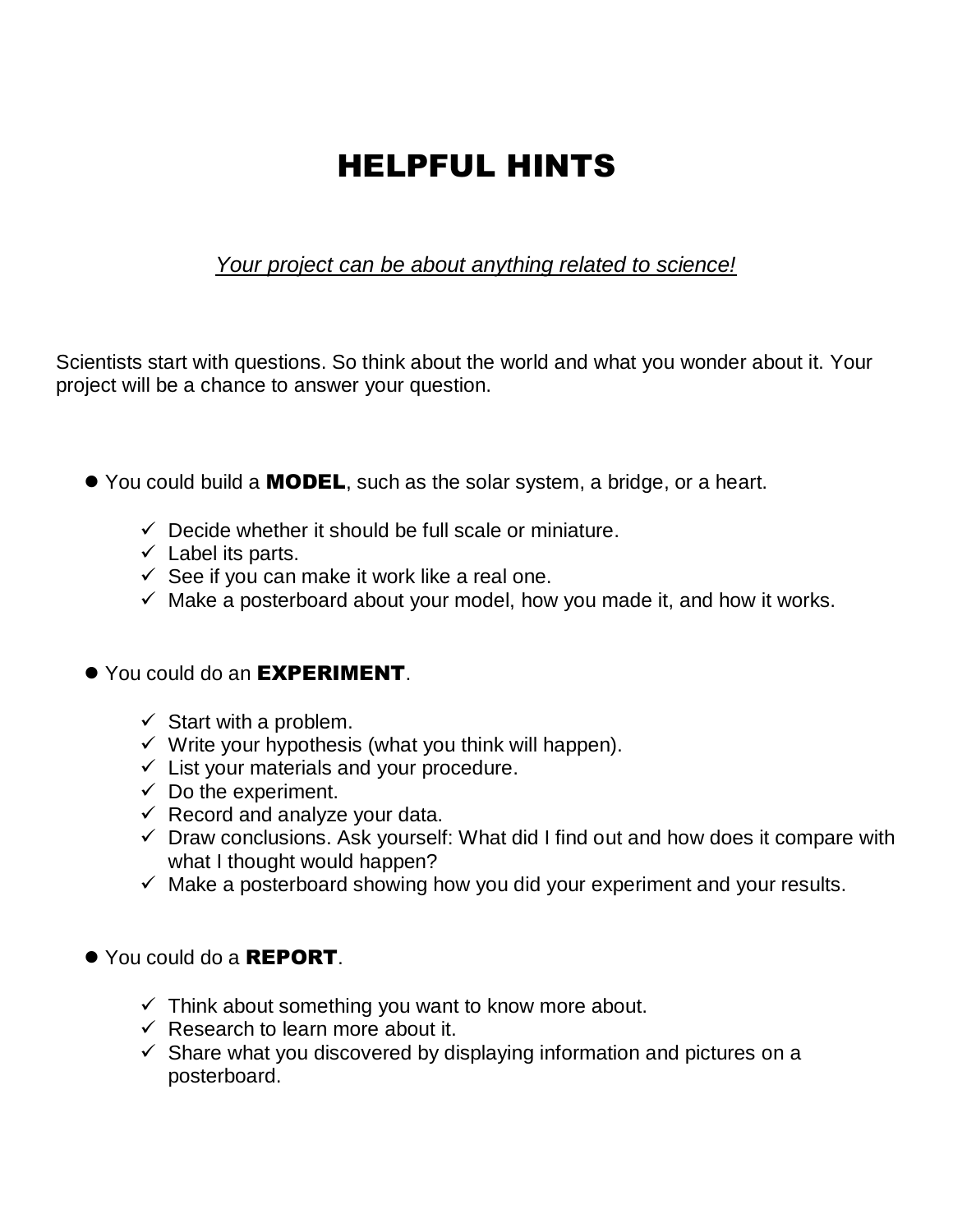### RULES for the New Hartford Science Fair

- The Science Fair is open to all New Hartford Elementary and Bakerville students in grades K-2<sup>nd</sup>.
- Projects must represent original work done by the student.
- Students may choose to work on an independent or group project.
- All students must submit a permission slip signed by their parents that describes the student's project by the deadline date.
- For students who will be doing a display board of their project, a three-sided display board that will stand on its own is recommended. It can be commercially made foam or poster board or an old fashioned wood board on hinges.
- All projects must have your name on it, clearly visible in the front.
- The project must be able to fit in a 2 1/2 feet by 3 feet space.
- All tools and equipment for setting up must be provided by the exhibitor. This includes electrical cords at least 6 feet long and equipped with a standard-grounded plug. If electricity is necessary for your project, you must note this on the permission slip so that we may display your experiment near an outlet.
- All chemicals and materials necessary for the project must be listed on the permission slip. Any items, such as chemicals, not approved by the committee will not be permitted for use.
- Where the display of a relatively harmless chemical is crucial to a project, as in crystal growth, we request that you follow these guidelines: display them in screw-top or snap-top containers, preferably plastic rather than glass, that are taped securely shut. If it is determined that a chemical still has a potential for harm, removal will be required.
- Sharp or otherwise dangerous instruments or items such as sharp tools, knives, scalpels, needles, syringes, or pipettes may not be used.
- Flames, open or concealed, flammable substances or materials, matches, and lighters are strictly prohibited.
- No live animals are allowed to be displayed in the Science Fair.
- Electrical: Bare wires and exposed knife switches may be used only on circuits of 12 volts or less with low current (less than 5 amperes). Circuits exceeding 12 volts, including all standard 110 volt circuits, and all circuits carrying high currents (greater than 5 amperes), must use wire of proper load-carrying capacity, must have connections soldered or made with approved connectors, must be properly enclosed, or insulated, and must, in general, comply with electrical codes. Equipment producing voltages in excess of 110 volts must be shielded. Open-top electrical cells are prohibited.
- Anything not mentioned above, but that could be hazardous or inappropriate for public display, will be removed.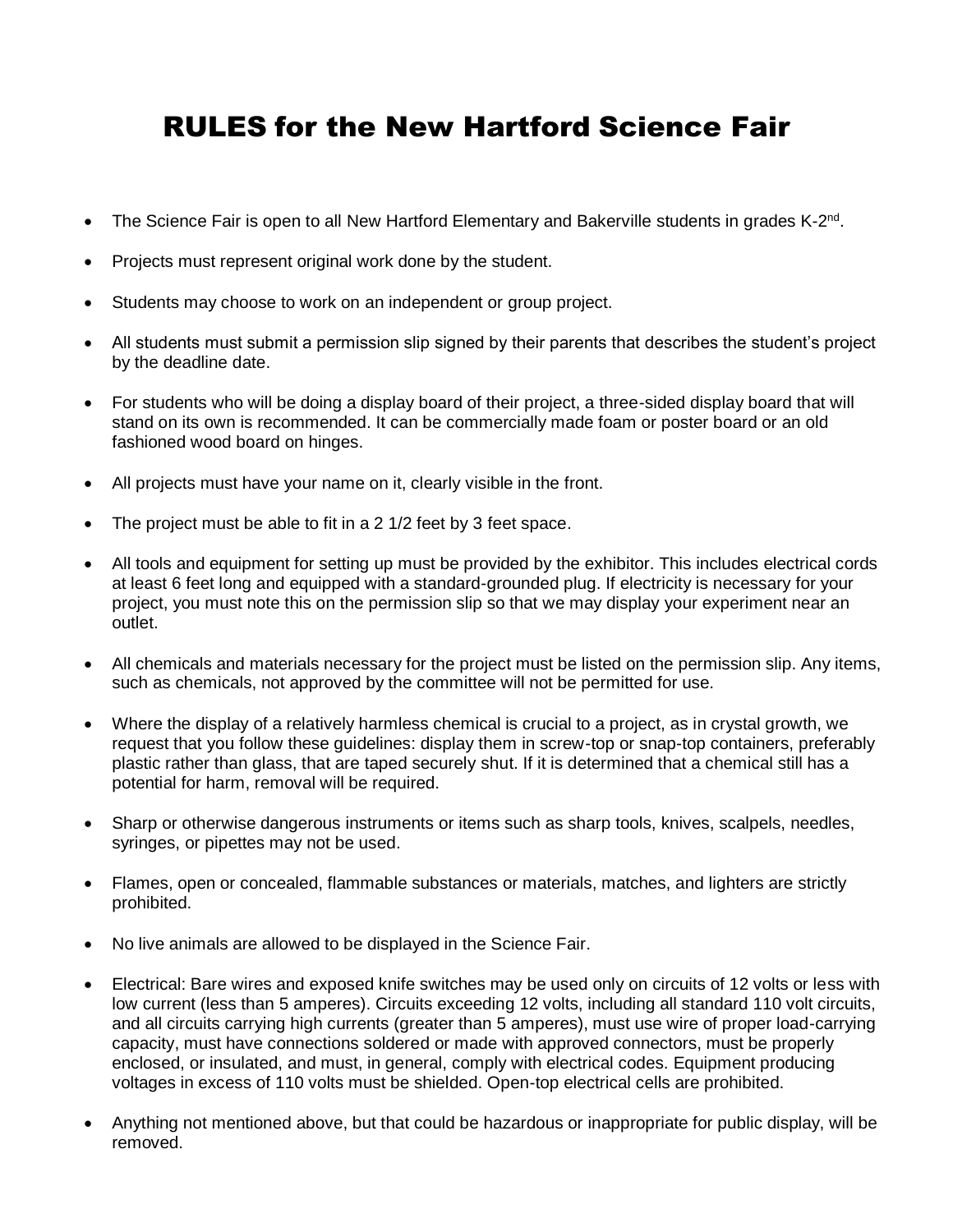**Please print and fill out this form completely and return it to school by Tuesday April 10th !!!**

### ENTRY FORM & PERMISSION SLIP 2018 New Hartford Science Fair

\_\_\_\_\_\_\_\_\_\_\_\_\_\_\_\_\_\_\_\_\_\_\_\_\_\_\_\_\_\_\_\_\_\_\_\_\_\_\_\_\_\_\_\_\_\_\_\_\_\_\_\_\_\_\_\_\_\_\_\_\_\_\_\_\_\_\_\_\_\_\_\_\_\_\_\_\_\_\_\_

\_\_\_\_\_\_\_\_\_\_\_\_\_\_\_\_\_\_\_\_\_\_\_\_\_\_\_\_\_\_\_\_\_\_\_\_\_\_\_\_\_\_\_\_\_\_\_\_\_\_\_\_\_\_\_\_\_\_\_\_\_\_\_\_\_\_\_\_\_\_\_\_\_\_\_\_\_\_\_\_

\_\_\_\_\_\_\_\_\_\_\_\_\_\_\_\_\_\_\_\_\_\_\_\_\_\_\_\_\_\_\_\_\_\_\_\_\_\_\_\_\_\_\_\_\_\_\_\_\_\_\_\_\_\_\_\_\_\_\_\_\_\_\_\_\_\_\_\_\_\_\_\_\_\_\_\_\_\_\_\_

\_\_\_\_\_\_\_\_\_\_\_\_\_\_\_\_\_\_\_\_\_\_\_\_\_\_\_\_\_\_\_\_\_\_\_\_\_\_\_\_\_\_\_\_\_\_\_\_\_\_\_\_\_\_\_\_\_\_\_\_\_\_\_\_\_\_\_\_\_\_\_\_\_\_\_\_\_\_\_\_

\_\_\_\_\_\_\_\_\_\_\_\_\_\_\_\_\_\_\_\_\_\_\_\_\_\_\_\_\_\_\_\_\_\_\_\_\_\_\_\_\_\_\_\_\_\_\_\_\_\_\_\_\_\_\_\_\_\_\_\_\_\_\_\_\_\_\_\_\_\_\_\_\_\_\_\_\_\_\_\_

\_\_\_\_\_\_\_\_\_\_\_\_\_\_\_\_\_\_\_\_\_\_\_\_\_\_\_\_\_\_\_\_\_\_\_\_\_\_\_\_\_\_\_\_\_\_\_\_\_\_\_\_\_\_\_\_\_\_\_\_\_\_\_\_\_\_\_\_\_\_\_\_\_\_\_\_\_\_\_\_

\_\_\_\_\_\_\_\_\_\_\_\_\_\_\_\_\_\_\_\_\_\_\_\_\_\_\_\_\_\_\_\_\_\_\_\_\_\_\_\_\_\_\_\_\_\_\_\_\_\_\_\_\_\_\_\_\_\_\_\_\_\_\_\_\_\_\_\_\_\_\_\_\_\_\_\_\_\_\_\_

Your name:\_\_\_\_\_\_\_\_\_\_\_\_\_\_\_\_\_\_\_\_\_\_\_\_\_\_\_\_\_\_\_\_\_\_\_\_\_\_\_\_\_\_\_\_\_ Grade:\_\_\_\_\_\_\_\_\_\_

Your Teacher:\_\_\_\_\_\_\_\_\_\_\_\_\_\_\_\_\_\_\_\_\_\_\_\_\_\_\_\_\_\_\_\_\_\_\_\_\_\_\_\_\_\_\_

1. Briefly describe your planned project or experiment.

2. Title of your project: *NOTE: This title will be placed in the program booklet.*

3. List ALL materials you will be using.

4. If you will be using any materials at home, but not bringing them to the Science Fair because they are potentially hazardous to the public or because of the rules of the fair, please list them. *NOTE: Any potentially hazardous material to be used must be listed for approval.* 

\_\_\_\_\_\_\_\_\_\_\_\_\_\_\_\_\_\_\_\_\_\_\_\_\_\_\_\_\_\_\_\_\_\_\_\_\_\_\_\_\_\_\_\_\_\_\_\_\_\_\_\_\_\_\_\_\_\_\_\_\_\_\_\_\_\_\_\_\_\_\_\_\_\_\_\_\_\_\_\_

\_\_\_\_\_\_\_\_\_\_\_\_\_\_\_\_\_\_\_\_\_\_\_\_\_\_\_\_\_\_\_\_\_\_\_\_\_\_\_\_\_\_\_\_\_\_\_\_\_\_\_\_\_\_\_\_\_\_\_\_\_\_\_\_\_\_\_\_\_\_\_\_\_\_\_\_\_\_\_\_

5. Do you need an electrical outlet or other special need, i.e. against a wall, floor space, access to water, etc.? Please describe. *NOTE: If you need an electrical outlet, YOU MUST PROVIDE YOUR OWN EXTENSION CORD. All projects must stay within the 2-1/2 feet by 3 feet limit.*

\_\_\_\_\_\_\_\_\_\_\_\_\_\_\_\_\_\_\_\_\_\_\_\_\_\_\_\_\_\_\_\_\_\_\_\_\_\_\_\_\_\_\_\_\_\_\_\_\_\_\_\_\_\_\_\_\_\_\_\_\_\_\_\_\_\_\_\_\_\_\_\_\_\_\_\_\_\_\_\_